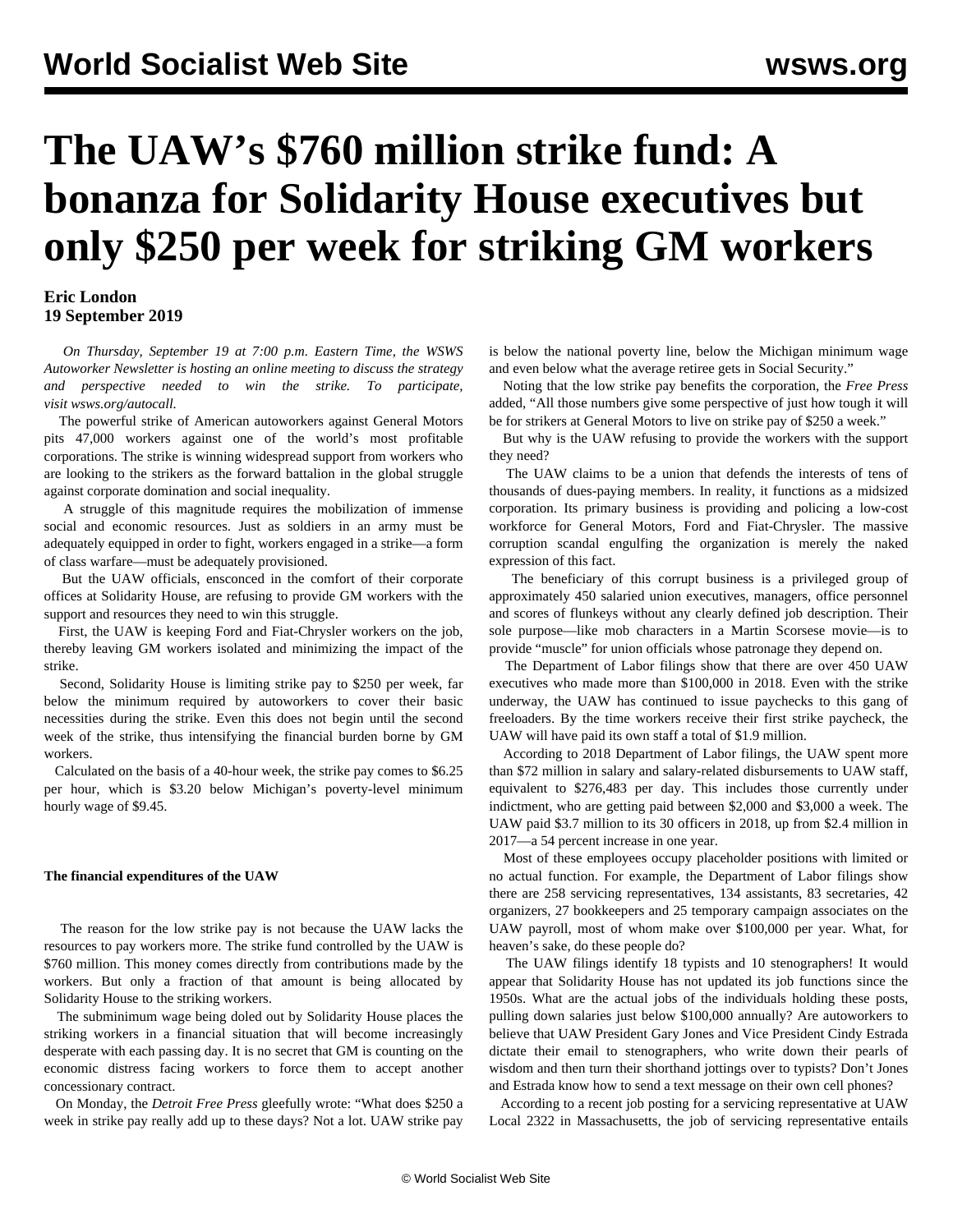"coordinating member-driven contract negotiations" and requires service representatives to "enforce contracts, resolve disputes," "process grievances," and "maintain regular and effective communication with workers." As autoworkers know, however, servicing representatives do not perform any of these tasks. They make an average of \$120,000 to \$140,000.

 The 42 "organizers" consist largely of bureaucrats past the age of 45 who make between \$130,000 and \$140,000. They do not actually organize anyone or anything. From 2017 to 2018, the UAW reported to the Department of Labor that it lost nearly 10 percent of its membership, dropping from 430,871 members in 2017 to 395,703 in 2018.

 The rate of union executive-to-worker pay is grotesque. In comparison with autoworkers, a UAW service representative making \$150,000 per year takes in over twice as much as a better-paid skilled tradesman making \$75,000. The executive would make triple what a more senior autoworker making \$50,000 per year makes and five times a temporarypart-time worker making \$30,000 (if they work year-round).

 Beyond salaries and fixed assets, the UAW spent an additional \$25 million on other "representational activities." Included in "representational activities" in 2018 were \$359,815 in catering expenses, \$1,337,357 on airplane tickets, and \$5,395,442 in hotels and resorts.

 In addition, in 2018 the UAW spent \$30.8 million in benefits, \$23.9 million in "general overhead," \$13.8 million in "union administration," \$10.4 million in "political activities and lobbying" and \$4.7 million in improvements to UAW property like the Black Lake facility.

 This money comes from the workers themselves. The average autoworker pays roughly \$1,200 a year in union dues, meaning a worker with 5 years has paid \$6,000 in dues (equal to 24 weeks of strike pay), and a worker with 25 years would have paid \$30,000 in dues (the equivalent of more than two years of strike pay).

 The UAW reported that the average monthly dues of a UAW member is \$51.65. That means that by the end of 2019, Big Three workers will have paid over \$100 million in dues since the beginning of 2015, while all UAW members will have contributed roughly \$250 million during that period.

### **The UAW uses its "strike fund" to finance the apparatus**

 A significant portion of worker dues goes to maintaining the UAW's "strike fund." In 2001, the UAW strike fund was at \$1 billion. Today, the fund contains \$760 million.

 Ostensibly, this fund is for financing strikes, but in fact it is used to finance the apparatus. The UAW has a massive strike fund but almost no strikes, and it intends to keep it this way. So why, without having called a substantial strike in over forty years, has the strike fund fallen \$240 million over the last 18 years? The extent of the depletion is even worse when one calculates what the strike fund would be if its assets had been properly invested.

 The fact is that Solidarity House has been using the strike fund as its executives' own multimillion-dollar piggy bank.

 In 1980, the UAW first amended its constitution to facilitate direct cash transfers from the strike fund to UAW salary payments and other expenses. At that time, 50 percent of all interest and dividends from UAW investments in the strike fund were directed to a fund set up by the union executives for salary and other non-strike expenses. In 1989, this was raised to 75 percent, and in 2006 the UAW moved to siphon off 100 percent of interest and revenue from strike fund investments.

 Through the 1990s and 2000s, the UAW transferred large amounts of money out of the strike fund, including \$50 million in 1995, \$75 million

in 2002, \$60 million in 2006 and \$160 million from 2010-13. Last year, the UAW agreed to transfer another \$25 million from the strike fund. As a result, the UAW now spends significant amounts of money derived from the strike fund on non-strike-related activity.

 In 2018, the UAW only spent \$208,970 in strike benefit payouts. In comparison, the UAW spent \$748,239 purchasing furniture—more than triple the amount they spent on paying workers' strike pay.

#### **The need for rank-and-file committees**

 The UAW has a vested interest in shutting down the strike, not only to protect their slush fund and their salaries, but to protect the exploitative business model of the UAW.

 Hundreds of UAW officers are fearful that strike pay will drain the UAW's assets and cut off the endless flow of workers' dues money into their own pockets. The UAW officers hope to use the organizational apparatus and its resources to isolate workers and force through a concession contract to end the strike, thereby maintaining their position as policemen of the workforce.

 In functioning as a strikebreaker, the UAW is giving expression to the nature of the unions as a whole. Last year, during oral arguments in the Supreme Court case of *Janus v. AFSCME*, union lawyer David Frederick made the explicit point that the role of the unions is to prevent strikes. The so-called "agency fees" (the equivalent of mandatory dues) are "the tradeoff for no strikes." Without "union security," he argued, "you can raise an untold specter of labor unrest throughout the country."

 Frederick's argument was clear: the financial stability of the trade unions is essential in preventing the growth of working-class opposition in the United States. They are an industrial police force in the service of the corporations and the state.

 This is the role that the UAW is playing in the current struggle. It is not a question of reforming this organization. The UAW is staffed by and serves the interests of the affluent UAW executives.

 What workers need is their own rank-and-file committees that they democratically control. Such rank-and-file committees must be premised on sharing information between workers, facilitating democratic decisionmaking among all workers, and ensuring that workers can take common action based on the decisions they reach.

 The formation of rank-and-file committees is urgently required to prevent the defeat of the strike. The autoworkers must gain full control over the financial resources that are being misused by Solidarity House.

 The outcome of the strike will not be decided by the size of strike pay alone. A comprehensive social and political strategy is required to mobilize the full strength of the working class within the United States and internationally behind the strike. But as the autoworkers fight to expand the strike, they must have at their disposal the necessary resources. Therefore:

• The strike pay must be raised immediately to \$750 per week.

 • The regular bloated salaries of all UAW functionaries should be immediately suspended. All nonessential personnel should be furloughed, pending the successful conclusion of the strike. Remaining union functionaries should be paid no more than striking workers.

 But more importantly—since money is not everything—workers must take control of the political direction of the strike.

 In fighting General Motors, they are not just engaged in a trade union struggle against CEO Mary Barra and her board of directors. They are in a political struggle against the massed power of the Wall Street banks, who stand behind GM, willing to back up its anti-worker demands with billions in credit.